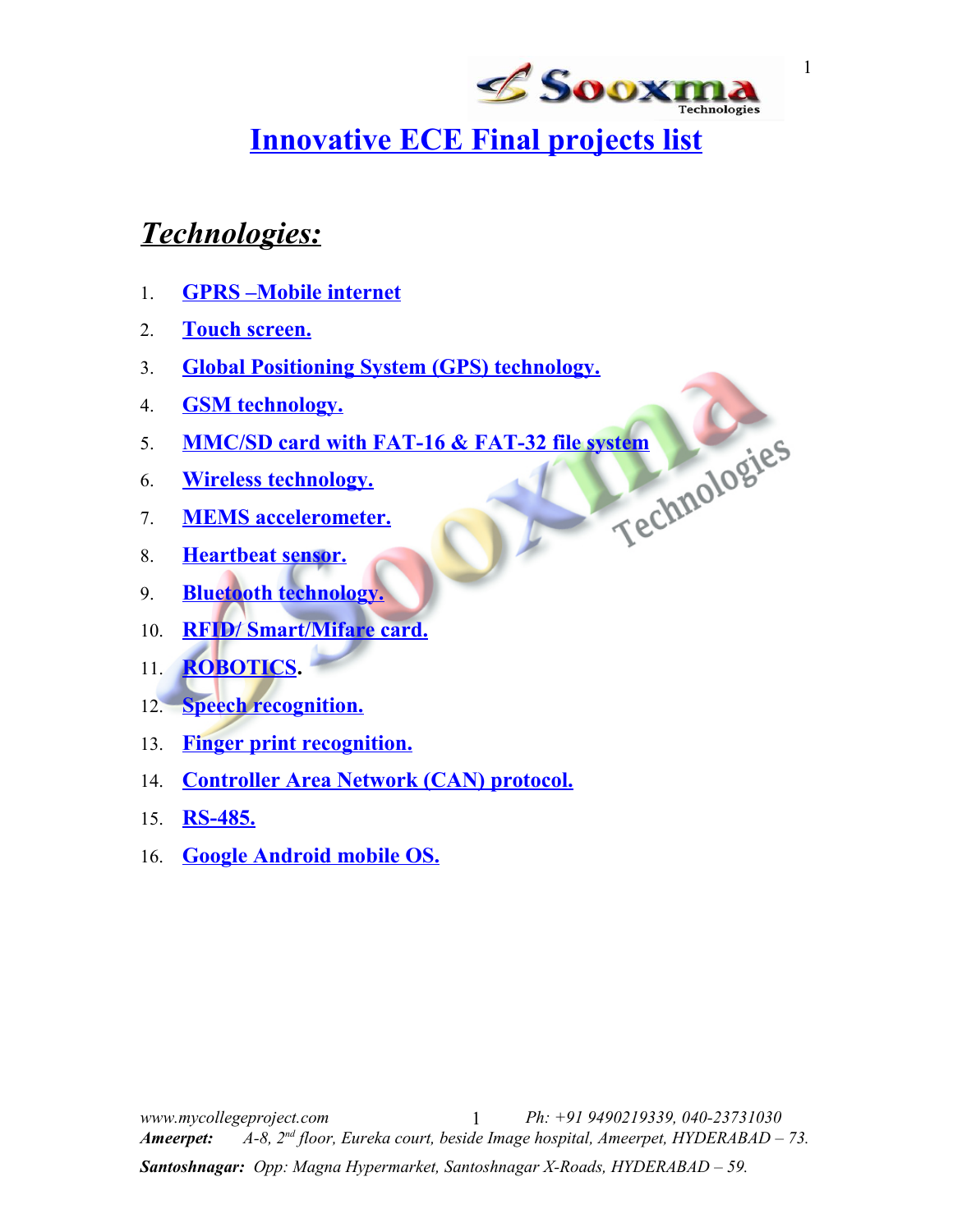

### <span id="page-1-0"></span>**ECE Final projects list**

- **SET-260**. Radar Velocity-measuring System Design and high speed alert intimation through SMS
- **SET-01.** Design and development of Touch screen Mobile phone using Modem, Graphical LCD, Buzzer and Touch Screen based keypad.
- **SET-02.** Design and construction of MEMS based tilt operated touch free mobile phone.
- **SET-351**. Wireless Fingerprint ACCESS CONTROL System Based on ZigBee Technology
- **SET-03.** Construction of Intelligent mobile phone with GPS enabled features.
- **SET-04.** Construction of Central Control Unit for Irrigation water pumps. Cost effective method to control entire villager's water pumps with user level authentication. Illiterate's friendly system.
- **SET-05.** Voice operated intelligent Lift or Elevator
- **SET-06.** Automatic geo-positioning and SMS alerts on road traffic density.
- **SET-342.** Finger print and keypad based security access control system.
- **SET-343.** FOOT STEP POWER GENERATION SYSTEM.
- **SET-346.** Wheel chair movement control using tongue
- **SET-255.** GPS-GSM Integration for Enhancing Public Transportation management **Services**
- **SET-258**. Obstacle Avoidance and Manhole detection Electronic travel aid Robot for blind
- **SET-07.** Graphical LCD and memory stick based tilt operated Textbook reading system
- **SET-08.** Head movement based voice enabled wireless device switching for physically challenged
- **SET-09.** Touch screen and Zigbee based wireless communication assistant for Dumb and illiterates in Airlines
- **SET-223**. Missile detection and auto destroy system
- **SET-10.** Zigbee based wireless Voice to Text translator in Airlines/Hospital assistant system for blind/Illiterates.
- **SET-11.** Wireless GPS travel location data logger using Bluetooth/Zigbee.
- **SET-191.** Voice actuated hospital bed control system and Heart Beat monitoring and alerting system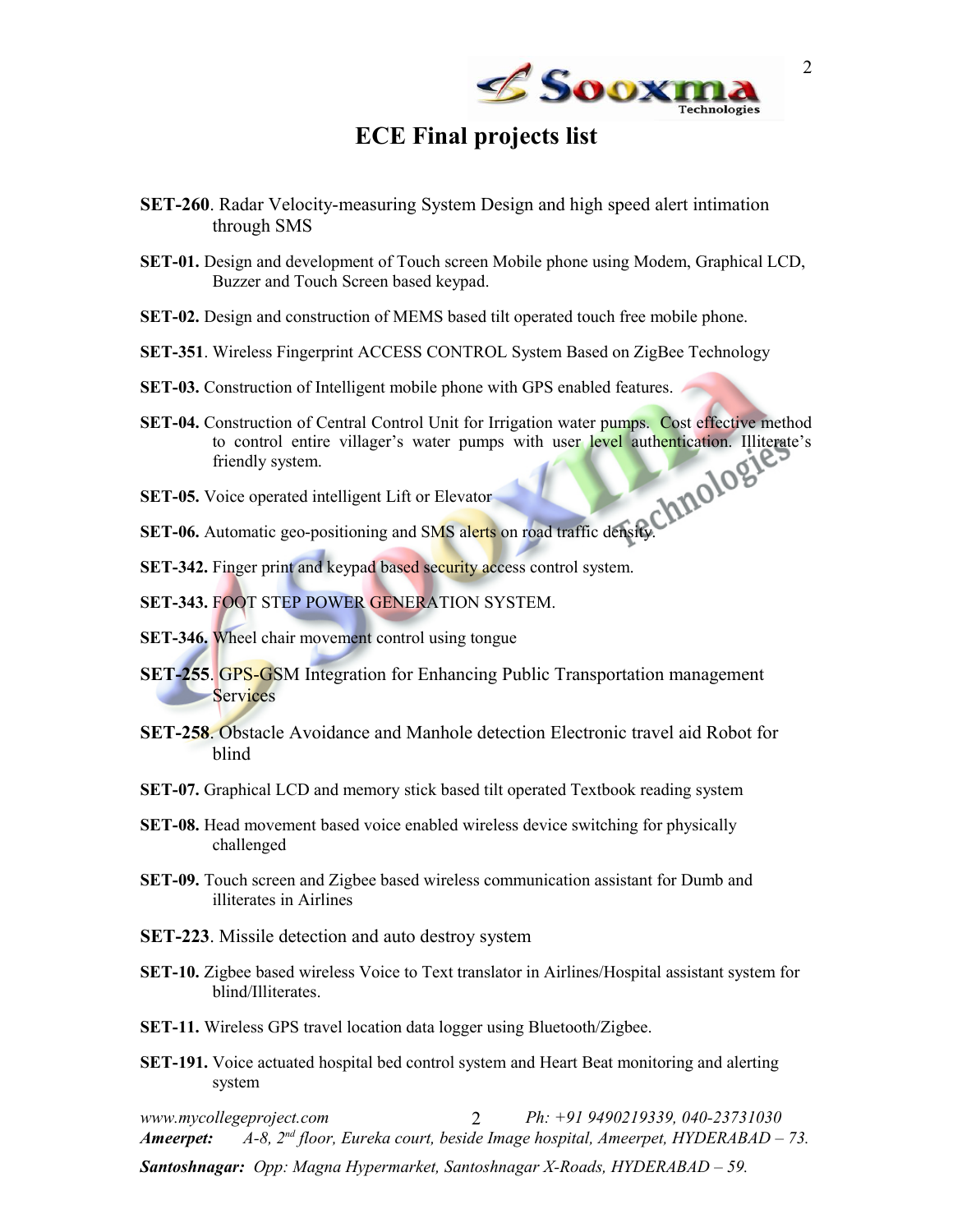

- **SET-12.** Bluetooth based advanced wireless home automation system.
- **SET-24.** Android Smart Phone operated Intelligent Home.
- **SET-23.** Intelligent train security system and auto controlling.
- **SET-13.** Smart Card and GPS based automatic bus ticketing system for traveled distance.
- **SET-14.** RFID and GSM based intelligent courier mailbox system with automatic delivery notification.
- **SET-15.** Construction of Smart mobile phone with driving mode selection to avoid accidents.
- **SET-16**. Cardiac Sentinel: A smart GSM based embedded solution for continuous remote monitoring of cardiac patients.
- **SET-17.** GPS and GSM based Real-time Human Health Monitoring and Alert System for Cardiac patients.
- **SET-18.** Touch screen based advanced menu display and Ordering System for Restaurants.
- **SET-19.** Touch screen and Zigbee based advanced automation system for next generation apartments.
- **SET-20.** Advanced Vehicle Security System with Theft control and Accident Notification.
- **SET-21.** GPS based vehicle travel location data logger with 2GB MMC/SD Memory card.
- **SET-157.** Speech recognition based password enabled device switching for blind and physically challenged.
- **SET-158.** Voice commands based wheel chair for physically challenged.
- **SET-186.** Bluetooth Energy Meter.
- **SET-187.** Google Android Smart phone operated Motor Control System.
- **SET-188.** Android operated Intelligent 230v AC Lamp Dimmer.
- **SET-189.** Smart phone based data logger
- **SET-159.** MEMS Accelerometer controlled PC.
- **SET-184.** Bluetooth based security enabled powered devices control system.
- **SET-22.** Wearable Technology based secure access control system with motion based password.
- **SET-198.** Speech recognition based wheel chair operation and wireless home devices control system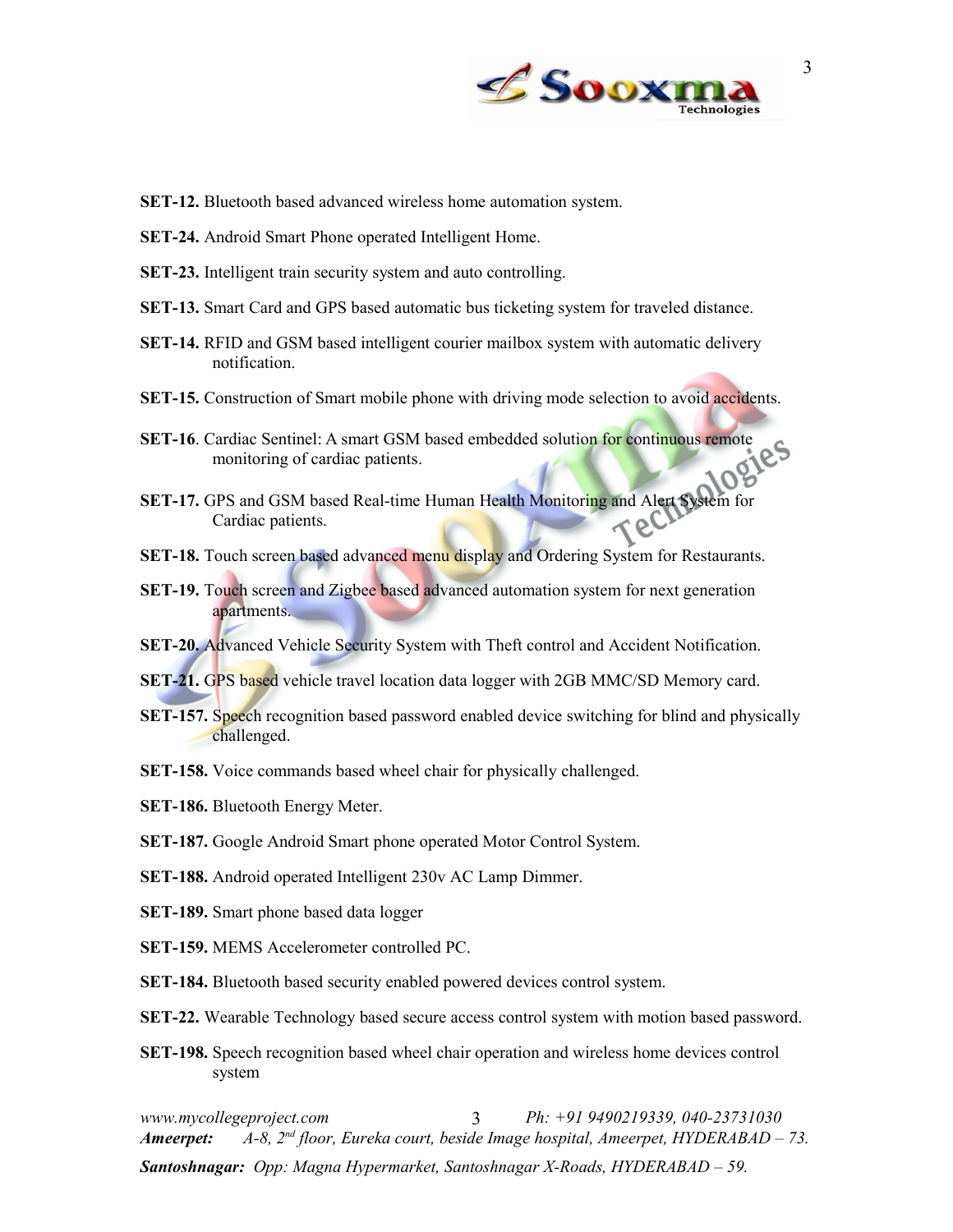

4

**SET-345.** Voice activated multi purpose robot

### <span id="page-3-0"></span>**TOUCH SCREEN BASED PROJECTS**

- **SET-25.** Talking Touch Home (TTH).
- **SET-26.** Microcontroller and Zigbee based wireless chat/communication system with Touch screen keyboard.
- **SET-27.** Touch screen and Smart Card based prepaid Ticket booking system with automatic seat allocation.
- **SET-194.** Microcontroller and Touch screen based wireless library book catalog system
- **SET-344.** Touch screen based home automation with door controlling.
- **SET-01.** Design and development of Touch screen Mobile phone using Modem, Graphical LCD, Buzzer and Touch Screen based keypad.
- **SET-09.** Touch screen and Zigbee based wireless communication assistant for Dumb and illiterates in Airlines
- **SET-18.** Touch screen based advanced menu display and Ordering System for Restaurants.
- **SET-19.** Touch screen and Zigbee based advanced automation system for next generation apartments.
- **SET-28.** Touch screen and Zigbee based library automation using RFID.
- **SET-29.** Touch screen based wheel chair control system.
- **SET-30.** Image based password authentication for Illiterates with Touch screen.
- **SET-31.** Touch screen based Nurse/attendant calling system for physically impaired.
- **SET-32.** Touch screen based Digital Slate for next generation elementary school children.
- **SET-33.** Touch screen based remote controlled robot with wireless video camera.
- **SET-34.** Zigbee/Bluetooth and Touch screen Controlled PC.
- **SET-36.** Construction of Touch screen based portable Digital Clock.
- **SET-37.** Touch screen controlled lamp dimmer for next generation apartments.
- **SET-38.** Touch screen operated Volumetric Oil Dispenser.
- **SET-39.** Touch screen based temperature monitoring and control system with graphical LCD.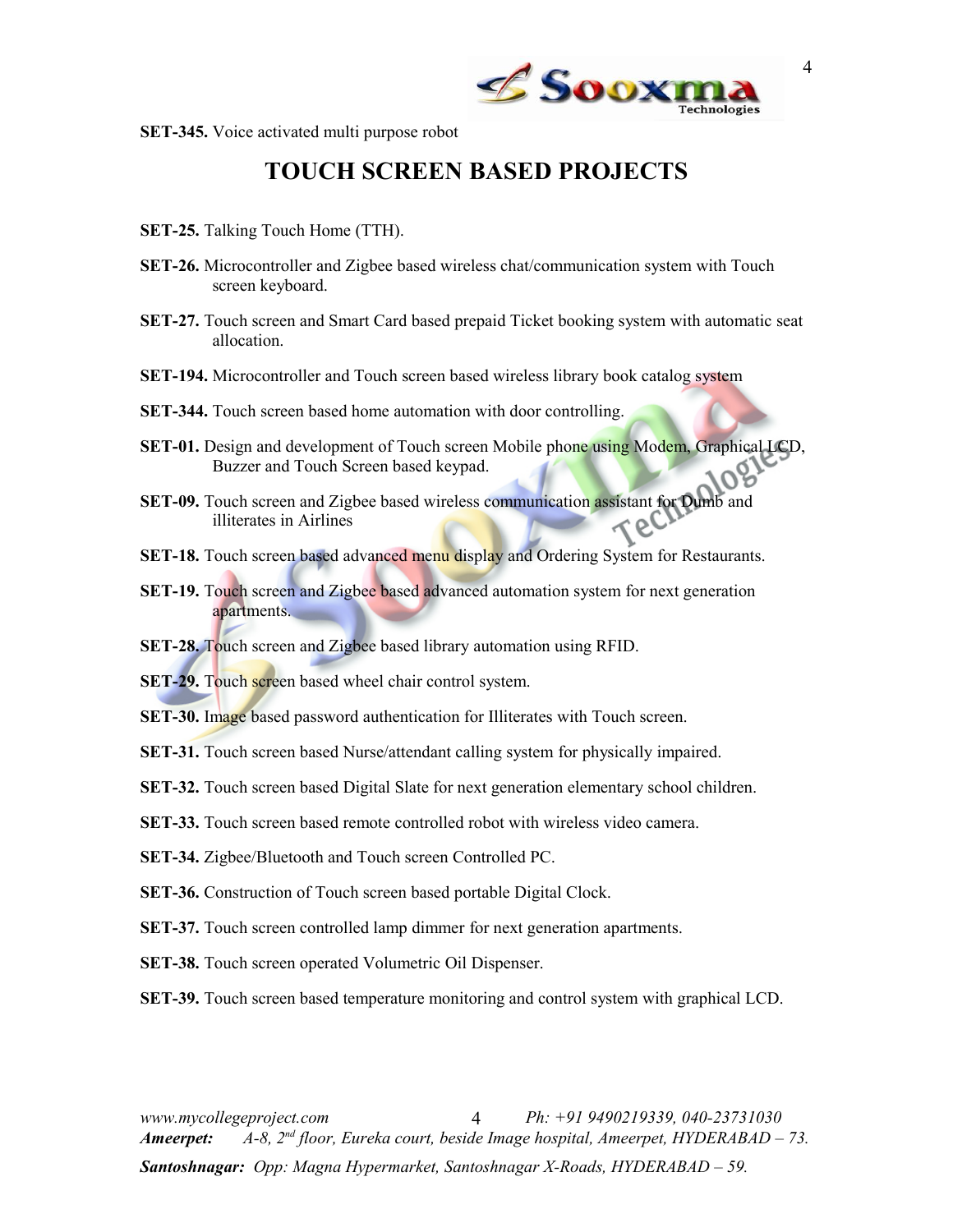

### <span id="page-4-1"></span>**GPRS based project**

- **SET-199.** Location aware mobile phone signal strength logger into 2GB memory card (MMC/SD/Micro SD)
- **SET-220.** GPRS based real time data logger onto live website (www.sooxma.com) with SMS based real time device control
- **SET-337.** Remote home monitoring through internet and controlling using RF.
- **SET-58.** GPRS based real-time Home/Industrial critical devices status information logger into [www.sooxma.com.](http://www.sooxma.com/)
- **SET-243.** Online data logging of device status and temperature using GPRS.
- **SET-94.** Online library book catalog with RFID technology.
- **SET-44.** GPS and GSM based real-time vehicle tracking on Google Earth (with two GSM Modems)
- **SET-93.** Student data logging system into college website based on RFID.
- **SET-59.** Medical parameters monitoring on live website www.sooxma.com.
- **SET-60.** Student data logging system into college website based on RFID.
- **SET-61.** Online library book catalog with RFID technology.
- **SET-94.** Online library book catalog with RFID technology.

### <span id="page-4-0"></span>**GPS BASED PROJECTS**

- **SET-185.** Voice recognition and voice guidance based GPS turn-by-turn navigator for blind with ultrasonic obstacle avoidance.
- **SET-03.** Construction of Intelligent mobile phone with GPS enabled features.
- **SET-40.** GPS based data logger and real time vehicle tracking with GSM.
- **SET-338.** GPS BASED STATION NAME DISPLAY AND DOOR CONTROL
- **SET-41.** GPS and GSM based office cab monitoring, alerting and logging system.
- **SET-204.** GPS based navigator with location display on Graphical LCD. This provides user to have the location information displayed in any language

**SET-205.** Advanced GPS based navigator for illiterates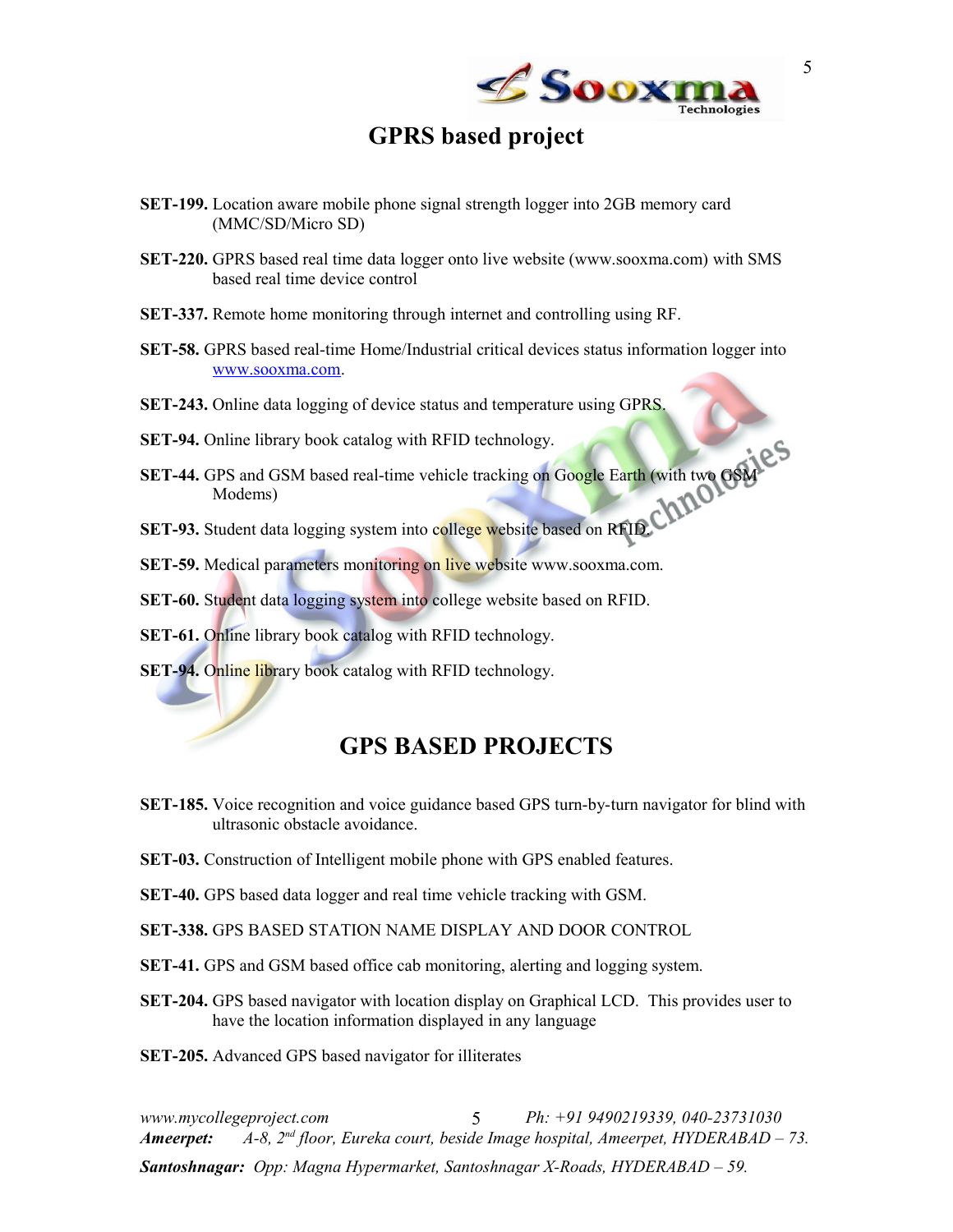

- **SET-202.** GPS and Graphical display based tourist-guiding system with Touch screen keyboard input for dynamic location recording. This can be used any where in the world including Sea and Forest locations
- **SET-208.** Wireless Bluetooth enabled GPS receiver data logger
- **SET-213.** GPS Data Logger with Longitude, Latitude, Speed, Time, Number of satellites into fat16/fat32 file system on 2GB memory card
- **SET-42.** Automatic taxi Trip Sensing and Indicating System through GSM.
- **SET-43.** GPS based train location tracking system with SMS facility.
- **SET-44.** GPS and GSM based real-time vehicle tracking on Google Earth (with two GSM Modems)
- **SET-45.** Military persons training system that monitors the speed at which they move and records the calculated traveled distance with the time.
- **SET-46.** Virtual distance measuring tape with GPS and GLCD. Very useful for roads and buildings department. One man operable and works anywhere on Earth.
- **SET-47.** Microcontroller and GPS based geographical map drawing instrument. Very useful for Civil engineers.
- **SET-48.** Human travel location tracking system by using GPS.
- **SET-49.** Microcontroller based virtual boundary/fencing for Animal Movement Control.
- **SET-50.** GPS based station name announcement and display system for Trains/buses.
- **SET-51.** Implementation of location based advertisement system using GPS and Graphical LCD.
- **SET-52.** GPS based border alert system for fishermen with boat speedometer.
- **SET-53.** Location driven car music player. (Plays devotional songs near temples, shuts at home etc.)
- **SET-54.** Travel assistant for blind with dynamic user input for location based alerts.
- **SET-55.** Automated bus-stop alert for passengers using GPS.
- **SET-56.** GPS based wireless Speedo meter for boat/ship with speed and location limit alerts.
- **SET-57.** GPS based universal clock. Gets the time from satellites and displays on GLCD.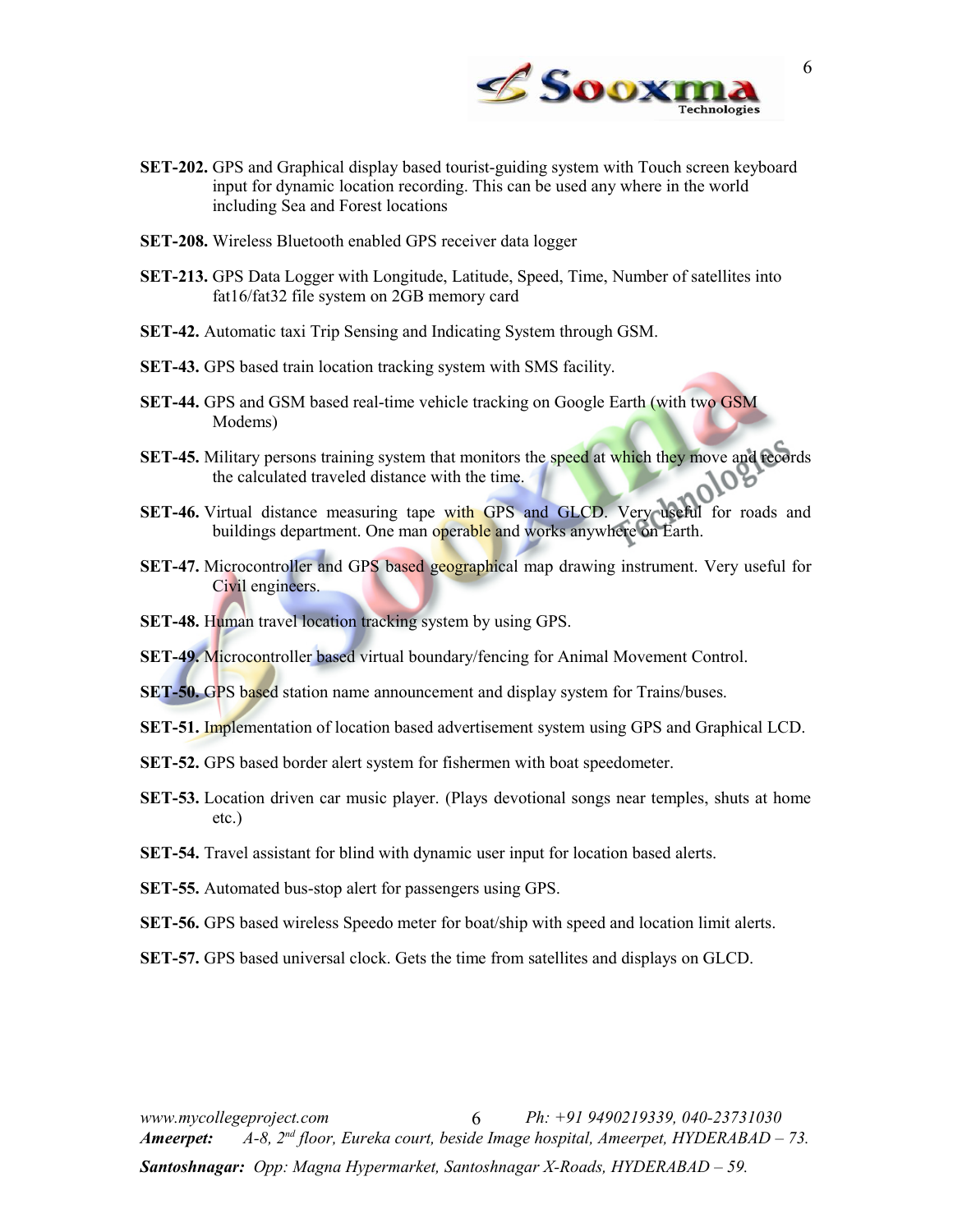

### <span id="page-6-0"></span>**GSM TECHNOLOGY PROJECTS**

- **SET-199.** Location aware mobile phone signal strength logger into 2GB memory card (MMC/SD/Micro SD)
- **SET-81.** Smart card and GSM based advanced security system.
- **SET-337.** Remote home monitoring through internet and controlling using RF.
- **SET-58.** GPRS based real-time Home/Industrial critical devices status information logger into [www.sooxma.com.](http://www.sooxma.com/)
- **SET-242.** GSM based SCADA implementation for industrial applications with fencing security system
- **SET-243.** Online data logging of device status and temperature using GPRS.
- **SET-94.** Online library book catalog with RFID technology.
- **SET-44.** GPS and GSM based real-time vehicle tracking on Google Earth (with two GSM Modems)
- **SET-01.** Design and development of Touch screen Mobile phone using Modem, Graphical LCD, Buzzer and Touch Screen based keypad.
- **SET-02.** Design and construction of MEMS based tilt operated touch free mobile phone.
- **SET-03.** Construction of Intelligent mobile phone with GPS enabled features.
- **SET-14.** RFID and GSM based intelligent courier mailbox system with automatic delivery notification.
- **SET-15.** Construction of Smart mobile phone with driving mode selection to avoid accidents.
- **SET-17.** GPS and GSM based Real-time Human Health Monitoring and Alert System for Cardiac patients.
- **SET-41.** GPS and GSM based office cab monitoring, alerting and logging system.
- **SET-245.** Real-time industrial automation based on GSM and wireless Zigbee
- **SET-246.** Industrial temperature and Electrical data into 2GB MMC with real time monitoring using GSM technology
- **SET-59.** Medical parameters monitoring on live website www.sooxma.com.
- **SET-60.** Student data logging system into college website based on RFID.
- **SET-61.** Online library book catalog with RFID technology.
- **SET-62.** GSM based school children security system based on RFID.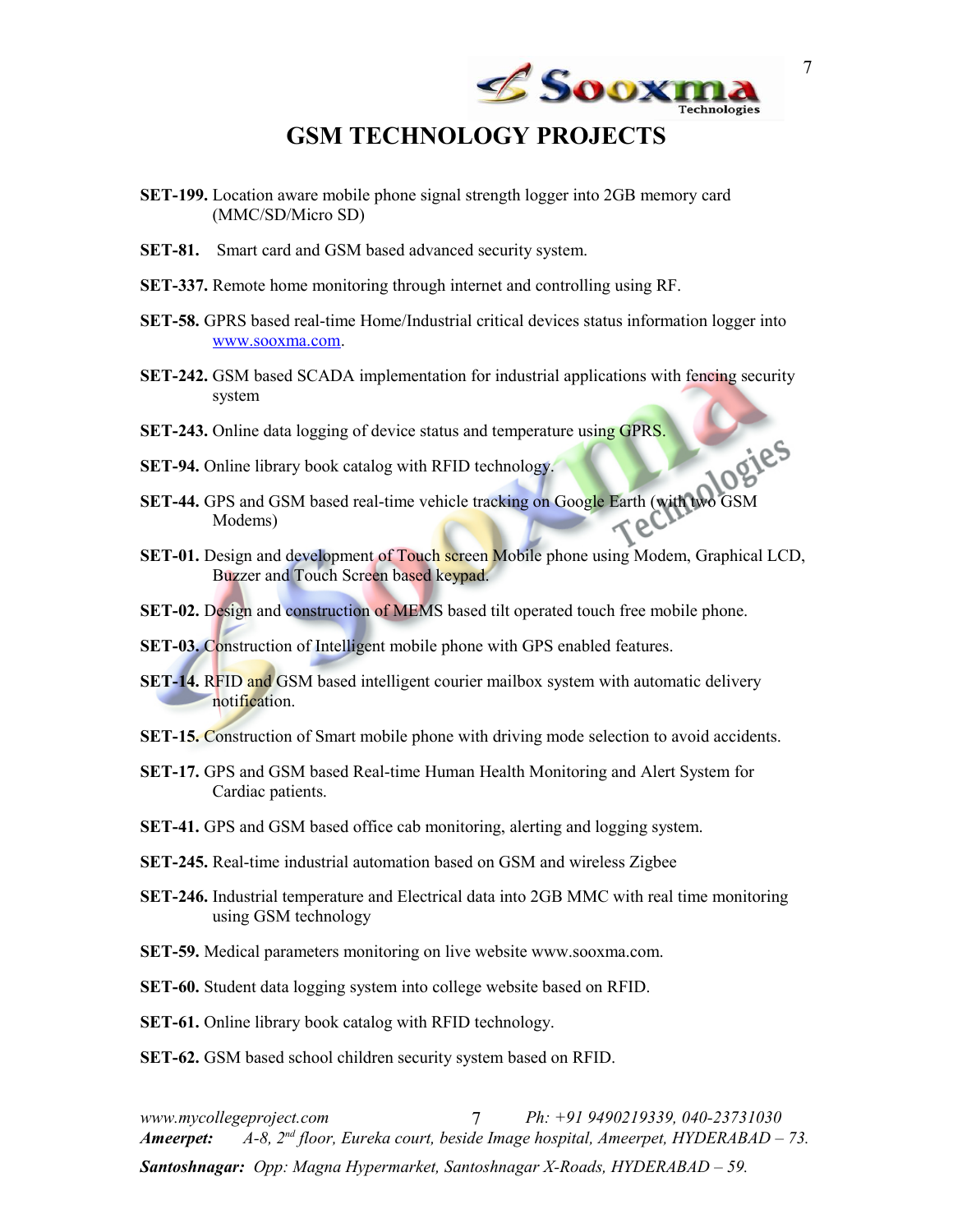

- **SET-63.** A mobile agent based distributed intelligent control system architecture for home automation
- **SET-64.** Real-time home automation based on GSM and wireless ZigBee.
- **SET-65.** Wireless Google Earth control system at Railway/Bus Stations for tourist's route map guidance.
- **SET-66.** GSM and 2GB MMC card based data logger with real time monitoring.
- **SET-67.** A Remote Measurement and Control System for Greenhouse Based on GSM-SMS.
- **SET-68.** Electronic eye-dial-up.
- **SET-69.** GSM based SCADA implementation for industrial applications with IR sensor.
- **SET-70.** GSM based student data acquisition.
- **SET-71.** SMS Based DC Motor Speed Controller with password protection.
- **SET-72.** Home appliances monitoring and controlling system using GSM with fencing au<br>alerts. alerts.
- **SET-165.** Gas leakage detector & auto dialing controller system
- **SET-197.** GSM based instantaneous vehicle registration details extraction system very useful for Traffic police
- **SET-73.** High Power LED based intelligent streetlight controlling system with GSM based Vehicle Counter.
- **SET-74.** Mobile technology (GSM) based remote monitoring and control of digital Energy Meter.
- **SET-75.** Home security System based on LPG gas, Smoke and Fire Sensors with SMS based alerts
- **SET-76.** GSM based digital Notice board with display on GLCD display.
- **SET-77.** GSM based digital Notice board with display on PC Monitor.
- **SET-78.** GSM based digital Notice board with display on Scrolling LED Display.
- **SET-79.** GSM based SCADA (Supervisory Control and Data Acquisition) implementation.
- **SET-80.** Dual GSM Modems based irrigation water pump controller for illiterates.
- **SET-82.** Voice enable device switching for physically challenged and emergency alerts through SMS.
- **SET-83.** SMS based remote SIM card's address book access system.

**SET-84.** GSM and MMC/SD Memory Card based Remote Message Storage Device.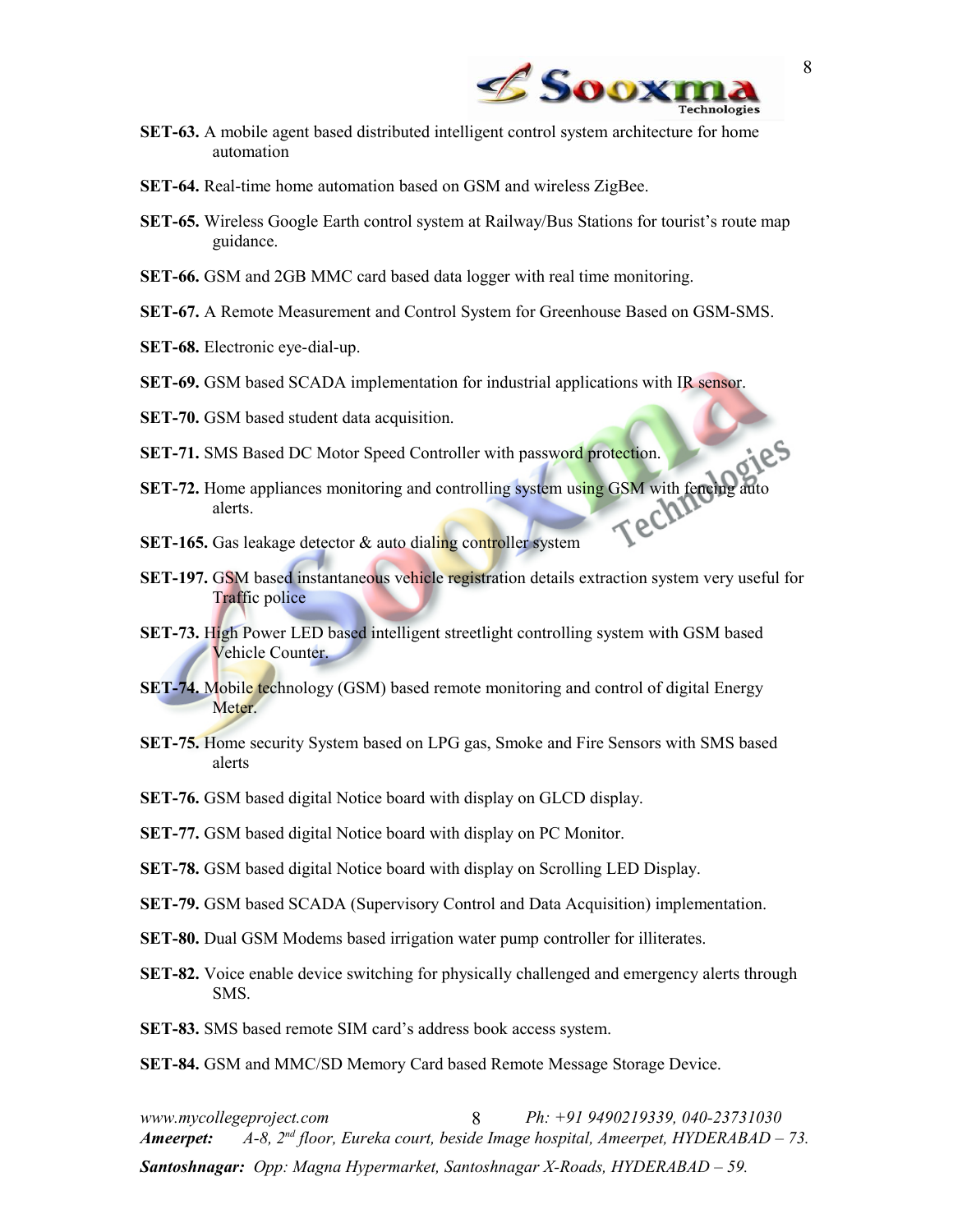

- **SET-85.** Microcontroller Based Thermometer and SMS based alerts.
- **SET-86.** Security Integrated system based on wireless access protocol for industrial applications with SMS alert system using GSM modem
- **SET-87.** 3-phase irrigation motor monitoring and Auto-controlling based on GSM technology.
- **SET-88.** GSM based pre-paid Energy Meter with low balance alert..
- **SET-89.** Temperature based Fan Speed Controller and SMS alerts using GSM modem.
- **SET-90.** UPS battery monitoring system over GSM for high availability systems (banking/finance/medical etc).
- **SET-211.** Control powered devices with mobile phone for free of cost. This secure system works only for predefined phone numbers (eg: owner number)

### <span id="page-8-0"></span>**RFID PROJECTS**

- **SET-04.** Construction of Central Control Unit for Irrigation water pumps. Cost effective method to control entire villager's water pumps with user level authentication. Illiterate's friendly system.
- **SET-261**. Smart card based Security Access Control System.
- **SET-13.** Smart Card and GPS based automatic bus ticketing system for traveled distance.
- **SET-14.** RFID and GSM based intelligent courier mailbox system with automatic delivery notification.
- **SET-91.** RFID and GSM based Advanced Vehicle parking slot booking system.
- **SET-92.** RFID and Zigbee based Voice enabled calling bell.
- **SET-81.** Smart card and GSM based advanced security system.
- **SET-93.** Student data logging system into college website based on RFID.
- **SET-94.** Online library book catalog with RFID technology.
- **SET-95.** GSM based school children security system based on RFID.
- **SET-96.** RFID and 2GB SD/MMC card based patient data monitoring system with PC interface.
- **SET-97.** Vehicle count and Speed Display System for High ways and high speed alerts with vehicle number using RFID.
- **SET-98.** Touch screen and RFID based Ticket booking system.

**SET-28.** Touch screen and Zigbee based library automation using RFID.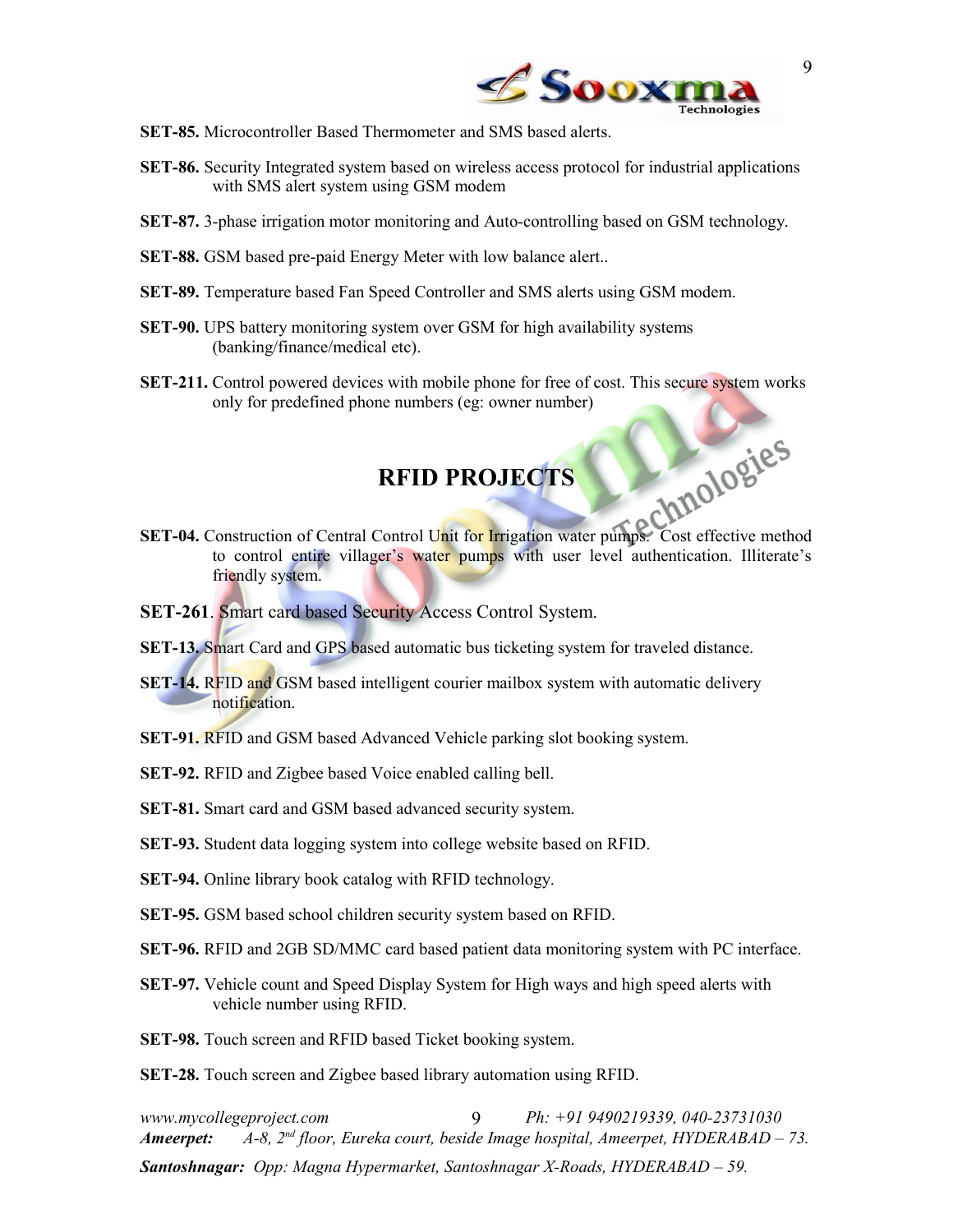

Technologies

- **SET-100.** Designing of 24 hours digital library and books data logger in to PC.
- **SET-101.** RFID warehouse robot.
- **SET-102.** RFID based bus identification system for blind with voice.
- **SET-103.** RFID Card based security access control systems.
- **SET-104.** RFID based digital library system and alerts.
- **SET-105.** RFID based Highway toll collection
- **SET-106.** RFID based Shopping trolley.
- **SET-107.** RFID based employee login system and identification display on PC.
- **SET-108.** A smart card based prepaid electricity system.
- **SET-109.** RFID based automatic car parking system.
- **SET-110.** RFID based animal tracking system.
- **SET-111.** RFID based prepaid card for petrol station.
- **SET-112.** RFID based medical information system.
- **SET-335.** Auto-Credit Energy Metering System using mifare card

# <span id="page-9-0"></span>**WIRELESS TECHNOLOGY PROJECTS**

- **SET-113.** Innovative Congestion Control System for Ambulance Using ZIGBEE
- **SET-114.** Zigbee based wireless Electronic Notice Board with Multi Point Receiver.
- **SET-115.** Zigbee device access control and reliable data transmission in Zigbee based health monitoring system.
- **SET-116.** Two-way Wireless Data Messaging System for Rural Areas using ZigBee Technology.
- **SET-229.** Wireless Digital Camera Controller. Using this project the digital camera can be controlled remotely using RF Transmitter and Receiver. The controls include taking picture snaps, switching on the flash light, changing camera direction using stepper motor etc
- **SET-230.** Wearable technology for wireless gadgets control
- **SET-339.** Cost Effective Wireless Attendance and Access Control System
- **SET-337.** Remote home monitoring through internet and controlling using RF.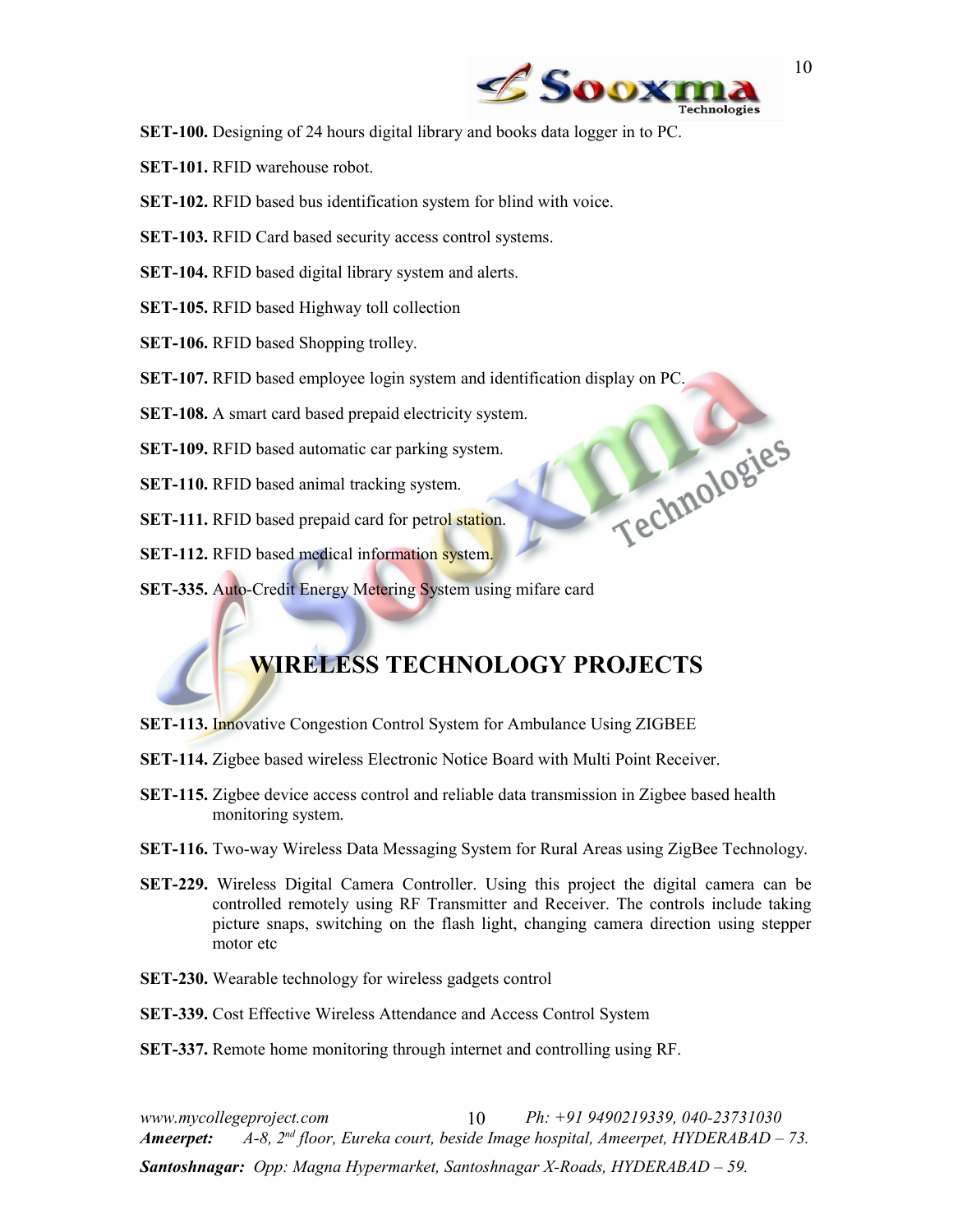

- **SET-117.** Wireless vibration monitoring system of industrial equipments (Also useful for bridges monitoring).
- **SET-118.** Implementation of wireless sensors network for Wild Fire monitoring system.
- **SET-207.** Radio Frequency wireless remote controlled digital camera with high power LED based focusing light. The camera direction can be controlled remotely and the video images can bed seen live on TV
- **SET-119.** A Novel Wireless Self-powered Microcontroller-based Monitoring Circuit for Photovoltaic Panels in Grid-connected Systems
- **SET-120.** Wireless Temperature Sensor Integrated Circuits
- **SET-121.** Wireless Heartbeat Monitoring and Alert system
- **SET-122.** Development of Zigbee based Street Light
- **SET-123.** Train automation using RF with voice announciator for the stations
- **SET-124.** Employee login and logout details with displayed on PC based on RF.
- **SET-125.** Checking & Auto Control Water Level Using Wireless Sensor.
- **SET-126.** Wireless 3 Phase Motor Starter using RF Technology with feedback indicators.
- **SET-127.** Accident identification project using RF.
- **SET-128.** Finding of missing object based on RF technology.
- **SET-129.** Microcontroller based Wireless matchbox with digital lantern.
- **SET-130.** Virtual wireless dancing bells for classical dancers.
- **SET-131.** Child/Blind tracking system & alerts to our hand held device.
- **SET-132.** Home security system Based on wireless RF technology
- **SET-133.** Wireless Stepper Motor Control using RF Communication.
- **SET-134.** TV Remote Controlled PC and Devices with Password protection

### <span id="page-10-0"></span>**ROBOTIC PROJECTS**

### **SET-350.** USING MOBILE ROBOTS TO HARVEST DATA FROM SENSOR FIELDS

- **SET-349.** Omni Directional Robot with GSM Connectivity for Remote Access
- **SET-216.** Zigbee controlled Boat with wireless video and voice transmission with night vision capability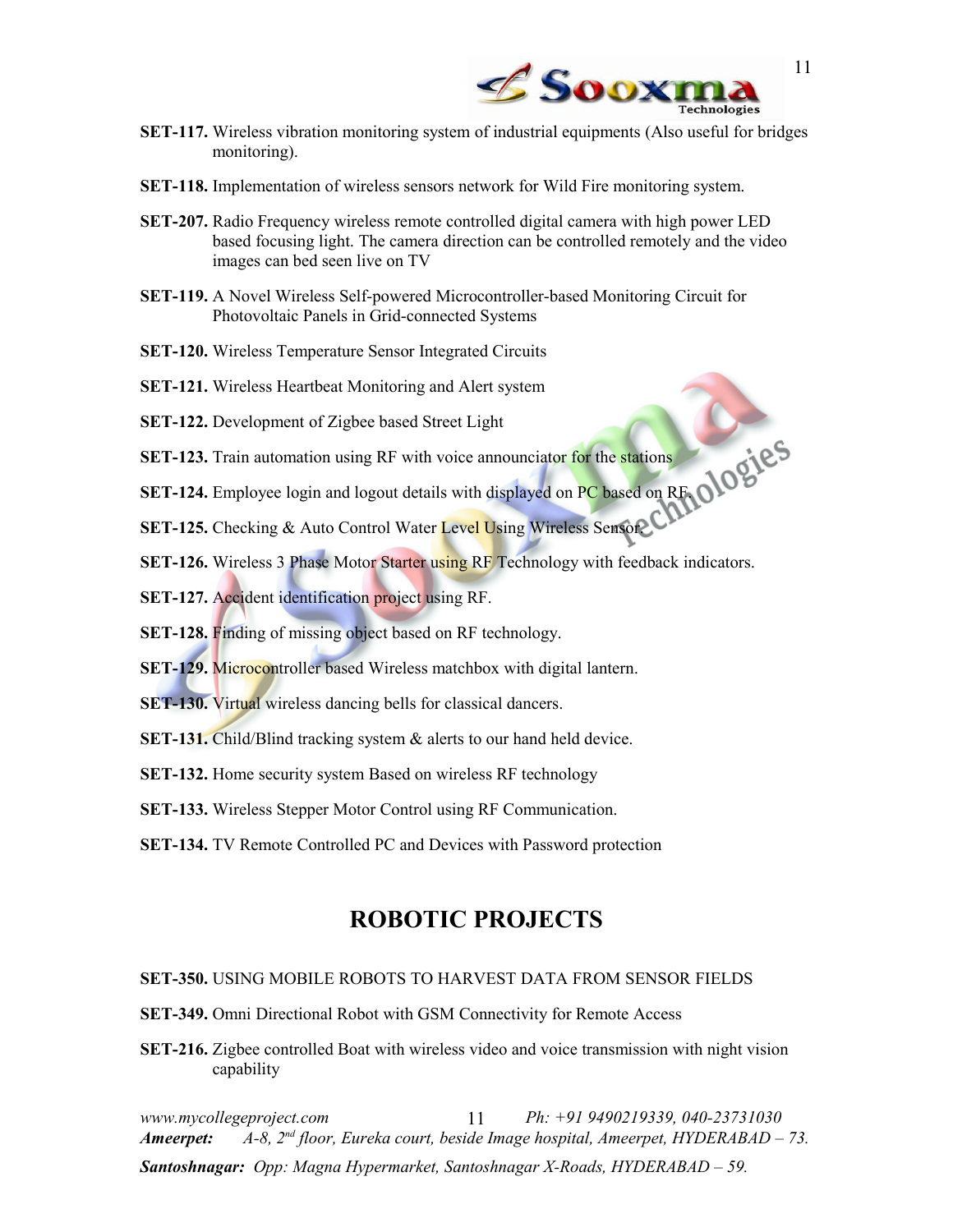

- **SET-135.** Zigbee based remote controlled robot with wireless video camera mounted on it.
- **SET-136.** Designing painting robot using spray gun tool.
- **SET-137.** Designing and construction of Movable robotic arm.
- **SET-138.** Solar Powered Vehicle/Car with ultrasonic sensors (LCD voltage display).
- **SET-139.** MEMS Accelerometer based Hands Gesture controlled Robot
- **SET-203.** 3 G Mobile phone controlled live human being detection
- **SET-140.** Touch screen based remote controlled robot with video camera.
- **SET-141.** Head-movement controlled robot with voice and with video camera.
- 
- **SET-142.** Fire fighting ROBO.
- **SET-143.** ROBO leg for physically challenged.
- **SET-144.** Hand Gestures controlled Intelligent Wheelchair.
- **SET-214.** J2ME Java Enabled mobile phone controlled Bluetooth Robot<br> **SET-142.** Fire fighting ROBO.<br> **SET-144.** Hand Gestures controlled Intellia<br> **SET-145. SET-145.** MEMS controlled robot with wireless video camera mounted on it.
- **SET-146.** DTMF controlled Live Human Being Detection with and video camera mounted on it.
- **SET-147.** Robot Control by PC with Head Lamp and Night Vision.
- **SET-148.** Microcontroller based Visible Light Follower Robot
- **SET-149.** DTMF based human less boat control for ocean research applications.
- **SET-150.** Mobile phone controlled four-legged walking robot with speed and direction control.
- **SET-151.** PC controlled wireless Robot with live human detection.
- **SET-152.** Micro Electro Mechanical Sensor (MEMS) Accelerometer based self-balancing robot.
- **SET-153.** Live Human being detection wireless remote controlled Robot. (Useful for detection of terrorists hiding inside buildings)
- **SET-154.** Radio Frequency based remote controlled robot with wireless video camera mounted on it.
- **SET-155.** Autonomous Robot with artificial vision for obstacle detection.
- **SET-156.** DTMF controlled live human being detecting ROBO.
- **SET-233.** Line Follower Robot
- **SET-234.** Wall Follower Robot
- **SET-235.** Obstacle detection robot with mechanical sensing switches.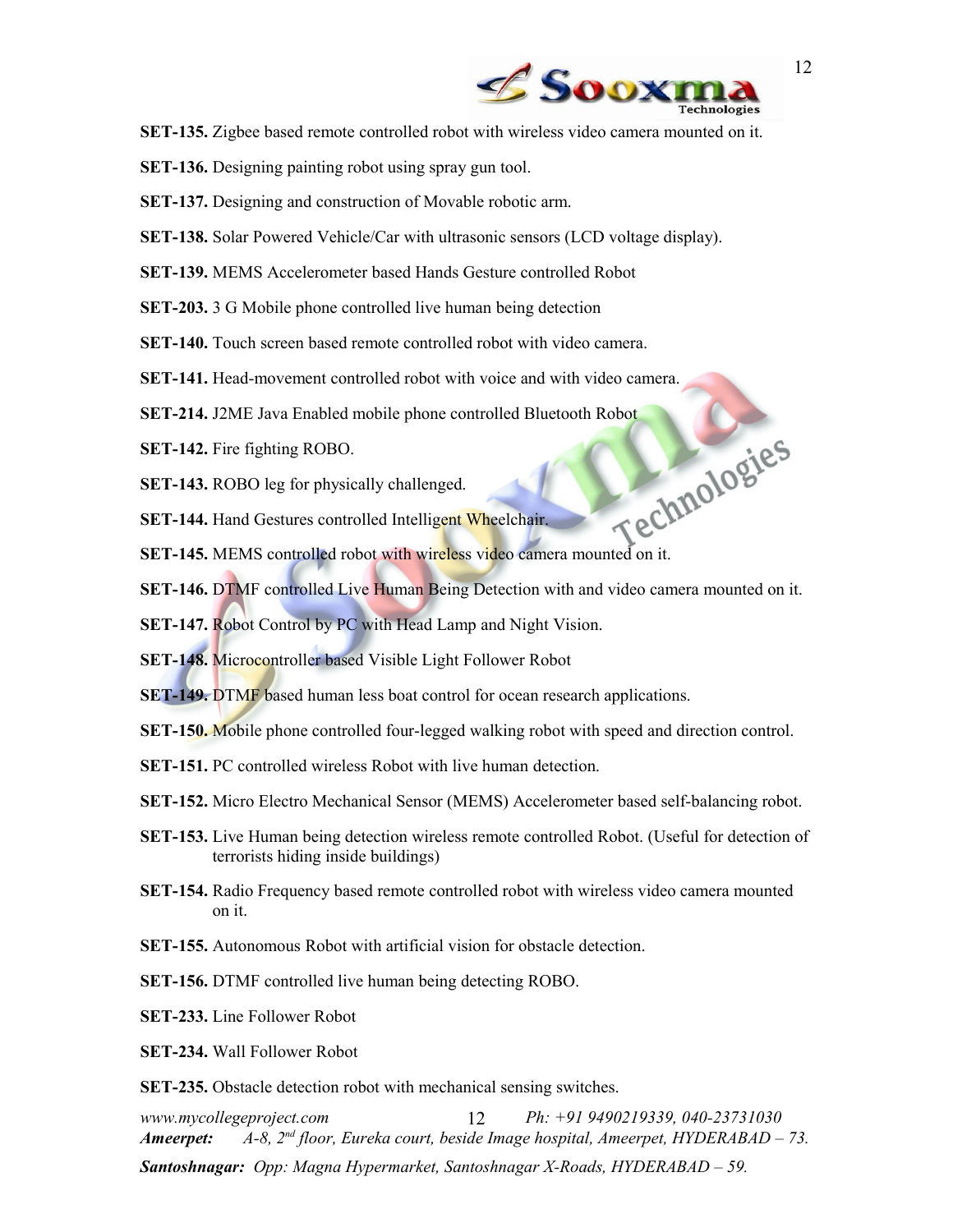

- **SET-347.** Bomb detecting robot with metal detection sensor.
- **SET-348.** Mine detecting robot with help of proximity sensors.

### **MMC/SD card projects**

- **SET-21.** GPS based vehicle travel location data logger with 2GB MMC/SD Memory card.
- **SET-40.** GPS based data logger and real time vehicle tracking with GSM.
- **SET-41.** GPS and GSM based office cab monitoring, alerting and logging system.
- **SET-213.** GPS Data Logger with Longitude, Latitude, Speed, Time, Number of satellites into fat16/fat32 file system on 2GB memory card
- **SET-45.** Military persons training system that monitors the speed at which they move and records the calculated traveled distance with the time.
- **SET-47.** Microcontroller and GPS based geographical map drawing instrument. Very useful for Civil engineers.
- **SET-199.** Location aware mobile phone signal strength logger into 2GB memory card (MMC/SD/Micro SD)
- **SET-66.** GSM and 2GB MMC card based data logger with real time monitoring.
- **SET-84.** GSM and MMC/SD Memory Card based Remote Message Storage Device.
- **SET-96.** RFID and 2GB SD/MMC card based patient data monitoring system with PC interface.
- **SET-161. MMC/SD key security system.**
- **SET-162.** Graphical LCD and Memory stick (MMC/SD card) based textbook reading system.
- **SET-227.** Standalone Heartbeat Data Logger (MCU+SD/MMC 1GB Card+ Sensors). (The purpose of this project is to log the heartbeat data into the MMC memory stick. The data for the duration up to One Month can be logged continuously)
- **SET-228.** Solar data logger into MMC/SD Memory Card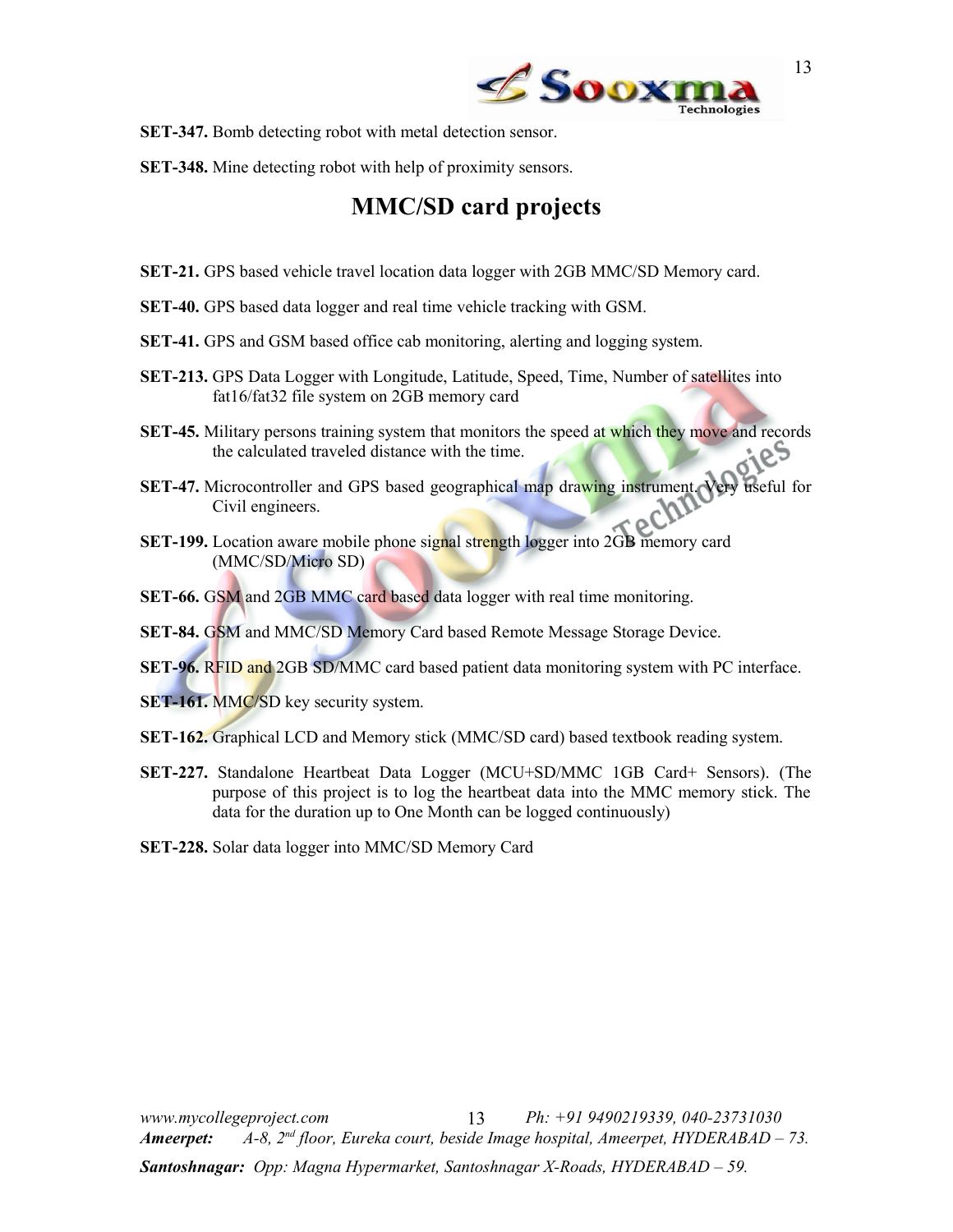

### <span id="page-13-0"></span>**MEMS accelerometer projects**

- **SET-08.** Head movement based voice enabled wireless device switching for physically challenged
- **SET-160.** Automatic fall detection and activity monitoring for elderly.
- **SET-200.** MEMS Accelerometer based digital photo frame with automatic position/view adjustment system (similar to digital cameras)
- **SET-02.** Design and construction of MEMS based tilt operated touch free mobile phone.

**SET-159.** MEMS Accelerometer controlled PC.

- **SET-22.** Wearable Technology based secure access control system with motion based password.<br>**SET-230.** Wearable technology for wireless gadgets control
- **SET-230.** Wearable technology for wireless gadgets control
- **SET-117.** Wireless vibration monitoring system of industrial equipments (Also useful for bridges monitoring).
- **SET-139.** MEMS Accelerometer based Hands Gesture controlled Robot
- **SET-145.** MEMS controlled robot with wireless video camera mounted on it.
- **SET-144.** Hand Gestures controlled Intelligent Wheelchair.
- **SET-152.** Micro Electro Mechanical Sensor (MEMS) Accelerometer based self-balancing robot.
- **SET-200.** MEMS Accelerometer based digital photo frame with automatic position/view adjustment system (similar to digital cameras)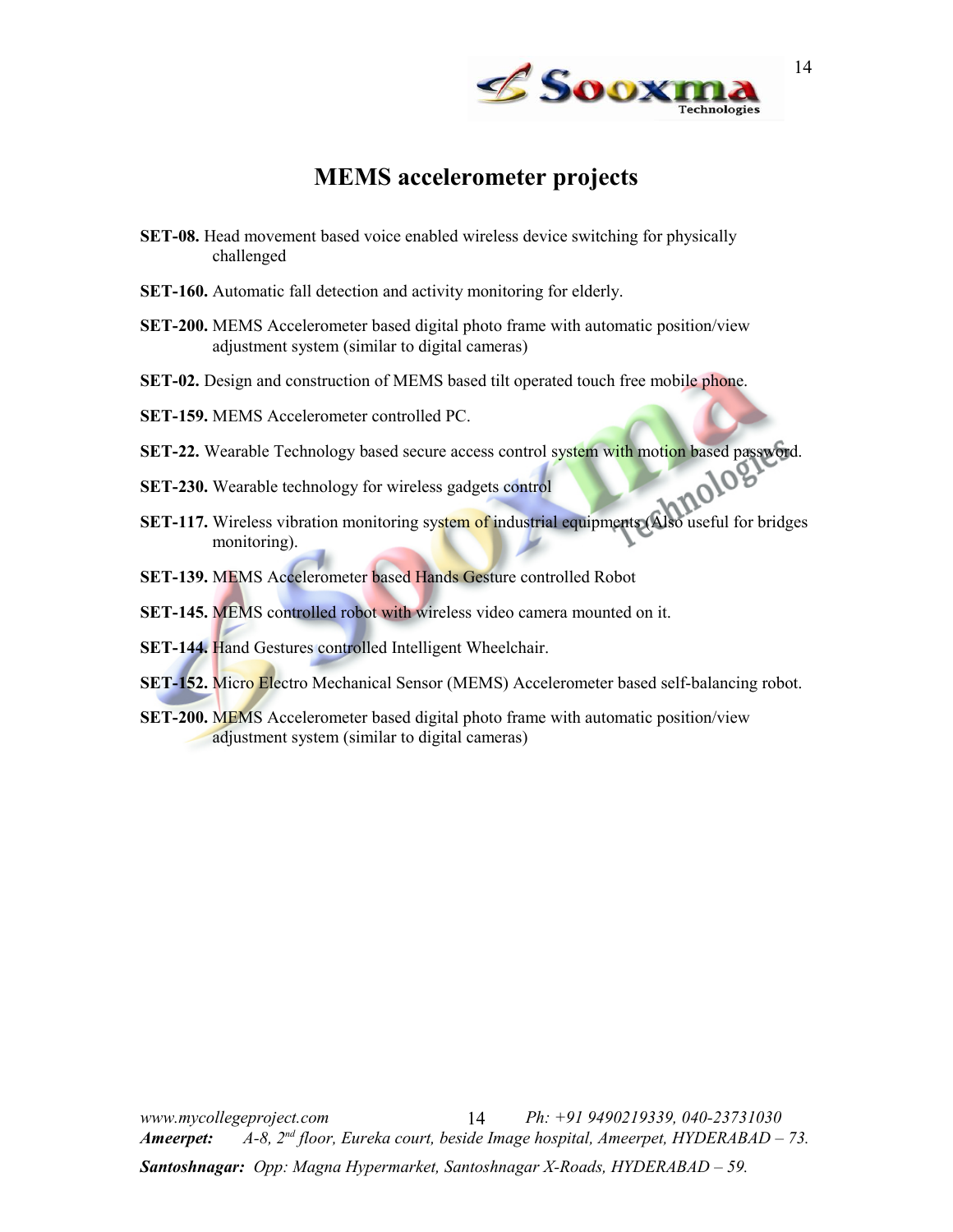

## <span id="page-14-0"></span>**Speech recognition system projects**

- **SET-05.** Voice operated intelligent Lift or Elevator
- **SET-191.** Voice actuated hospital bed control system. Very useful in operation of selected bed movements and room environment functions associated with a provided multi-function hospital bed
- **SET-10.** Zigbee based wireless Voice to Text translator in Airlines/Hospital assistant system for blind/Illiterates.
- **SET-157.** Speech recognition based password enabled device switching for blind and physically challenged.
- **SET-158.** Voice commands based wheel chair for physically challenged.
- **SET-198.** Speech recognition based wheel chair operation and wireless home devices control system
- **SET-345.** Voice activated multi purpose robot
- **SET-185.** Voice recognition and voice guidance based GPS turn-by-turn navigator for blind with ultrasonic obstacle avoidance.
- **SET-82.** Voice enable device switching for physically challenged and emergency alerts through SMS.
- **SET-215.** Speech recognition system based powered devices control system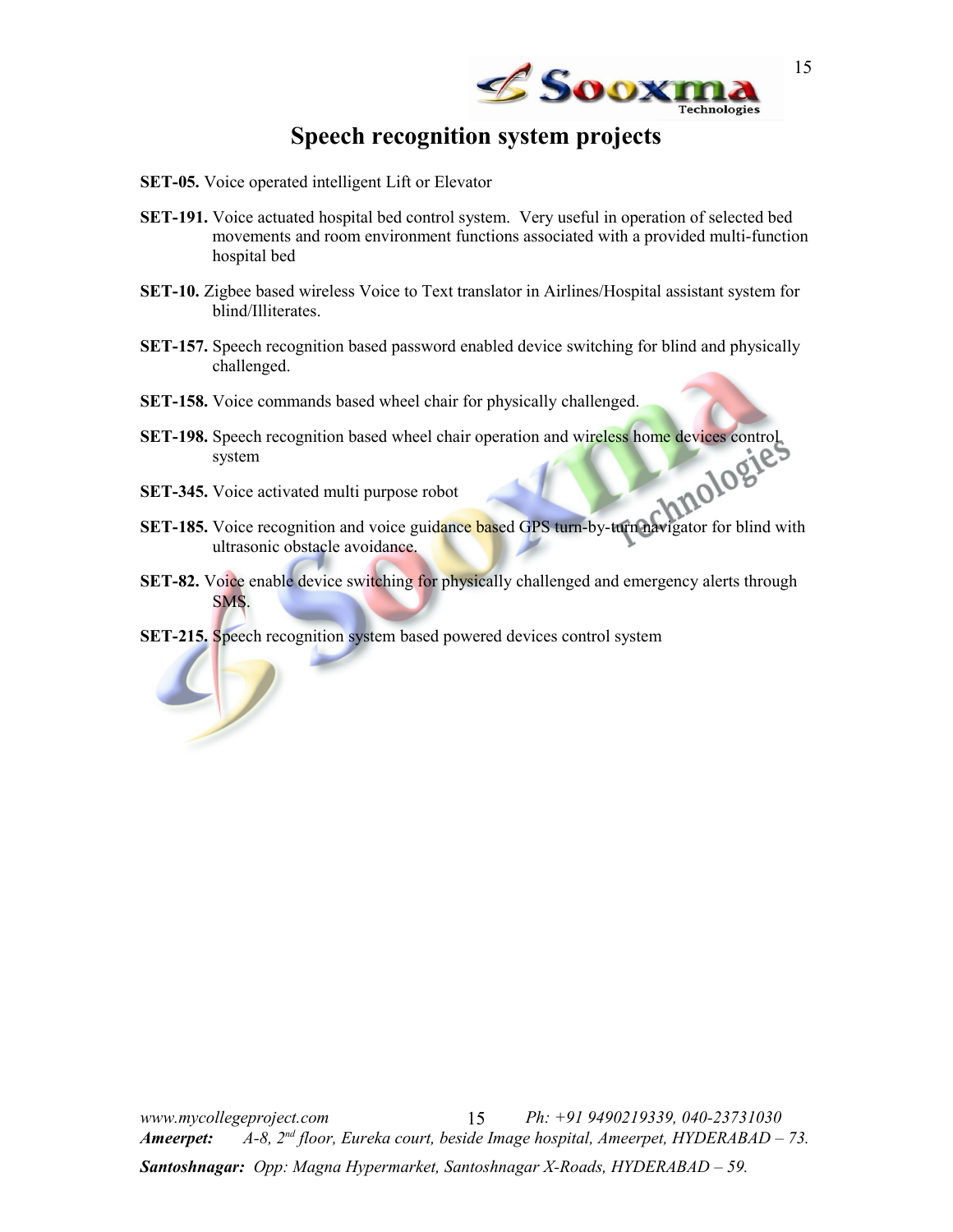

### <span id="page-15-1"></span>**Heartbeat sensor projects**

- **SET-16**. Cardiac Sentinel: A smart GSM based embedded solution for continuous remote monitoring of cardiac patients.
- **SET-17.** GPS and GSM based Real-time Human Health Monitoring and Alert System for Cardiac patients.
- **SET-96.** RFID and 2GB SD/MMC card based patient data monitoring system with PC interface.
- **SET-121.** Wireless Heartbeat Monitoring and Alert system.
- **SET-252**. HEART BEAT MONITORING WITH DISPLAY ON LCD.
- 
- SET-93. Microcontroller based Heartbeat Monitor with Display on pc.<br>SET-193. Wireless touch screen based heartbeat monitoring of multiple patients<br>Bluetooth projects **SET-193.** Wireless touch screen based heartbeat monitoring of multiple patients

### <span id="page-15-0"></span>**Bluetooth projects**

- **SET-12.** Bluetooth based advanced wireless home automation system.
- **SET-24.** Android Smart Phone operated Intelligent Home.
- **SET-186.** Bluetooth Energy Meter.
- **SET-187.** Google Android Smart phone operated Motor Control System.
- **SET-188.** Android operated Intelligent 230v AC Lamp Dimmer.
- **SET-189.** Smart phone based data logger
- **SET-209.** J2ME Java phone controlled Home Automation
- **SET-214.** J2ME Java Enabled mobile phone controlled Bluetooth Robot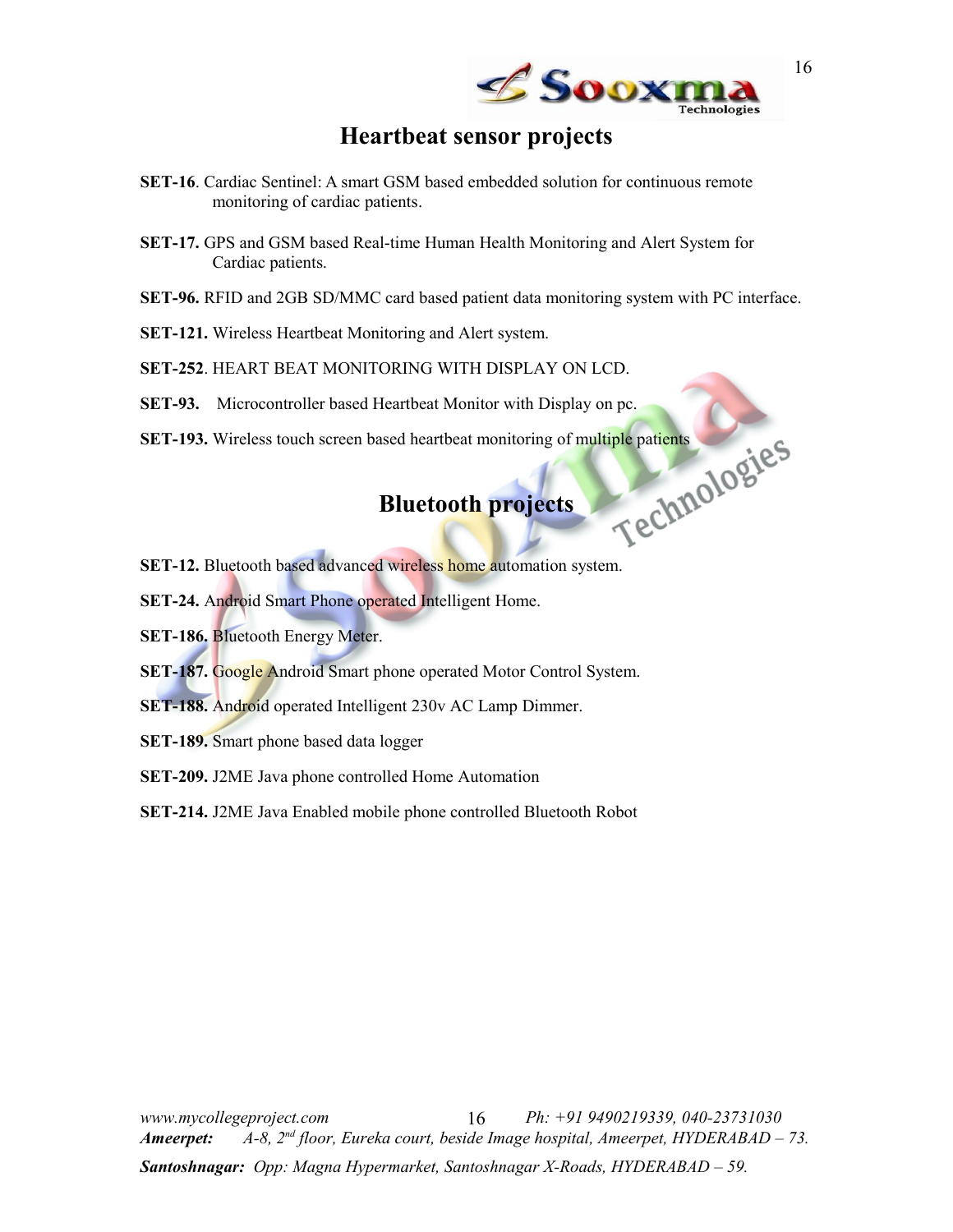

17

### <span id="page-16-1"></span>**RS-485 projects**

**SET-206.** RS485 based SCADA system for longer distance powered devices.

## <span id="page-16-2"></span>**Controller Area Network (CAN) projects**

**SET-195.** CAN protocol enable multi-region monitoring and control system

# <span id="page-16-3"></span>Finger print recognition projects<br>and keypad based security access control system.

**SET-342.** Finger print and keypad based security access control system.

### <span id="page-16-0"></span>**Google Android mobile projects**

- **SET-218.** Android based real time lamp dimmer over Bluetooth
- **SET-224.** Smart phone Android Operated Robot
- **SET-225.** Android phone Accelerometer sensor based Robot Navigator
- **SET-192.** Sooxma's Android phone temperature data logger over Bluetooth
- **SET-226.** Google Android operated Smart Home

### **Other embedded projects**

- **SET-336.** A multi agent multi sensor based security system for intelligent building
- **SET-341.** Automatic LDR based window blind control system
- **SET-163.** Solar Tracking Street Light System.
- **SET-164.** Call Based Home Appliance Controller
- **SET-166.** DTMF controlled soil-moisture sensor.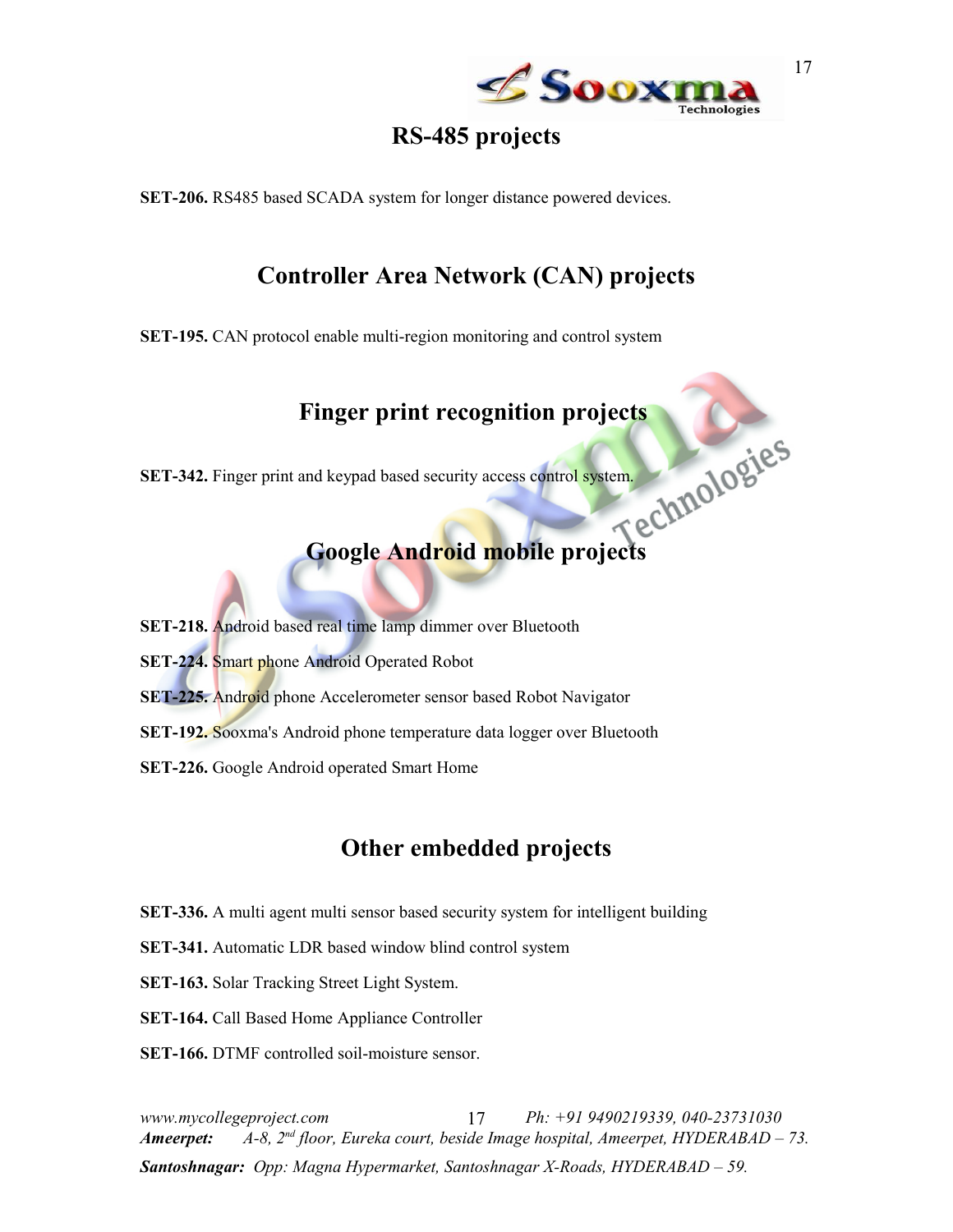

- **SET-167.** Safety implementation for 3-phase irrigation motor using Soil-moisture sensor and temperature sensor.
- **SET-168.** PC based Digital Notice Board with Display on LCD Display.
- **SET-169.** PC Controlled Industrial Devices with 8-relay board.
- **SET-170.** Feedback Controlled Devices with Advance Security using Mobile Phones.
- **SET-171.** Microcontroller based Multiple Device Control based on one Input Switch.
- **SET-172.** Design of Coffee Cup for Alerting (Vibrations & buzzer) Blind People.
- **SET-173.** Microcontroller based Bank Lockers Safety System using Digital Key Password with Door Access Facility.
- **SET-174.** Secure Password Protected Bank Locker Controlling using Mobile Technologies.
- **SET-175.** Automatic Active Phase selector for single phase load from three phase supply.
- **SET-176.** Petrochemical Level Indicator and Controller for Automation of cotton purification process in spinning mills.
- **SET-177.** Infrared (IR) remote controlled Muscle Stimulator with duration and intensity control.
- **SET-178.** Mobile Phone controlled PC with Devices Control
- **SET-179.** Microcontroller based digital clock with Graphical LCD and Sanskrit font (or Any regional font) Numbers.
- **SET-180.** Real-time Heartbeat Monitoring system with display on Graphical LCD and alerting system.
- **SET-181.** Telugu Tutor with dynamic text and Images identification for elementary school kids.
- **SET-182.** Innovative keyboard construction with only one input pin.
- **SET-183.** Voice enabled devices switching for visually impaired.
- **SET-190.** Human body temperature and Heart rate monitoring on mobile screen over Bluetooth wireless technology
- **SET-195.** CAN protocol enable multi-region monitoring and control system.
- **SET-196.** Microcontroller based online examination system with dynamic questions